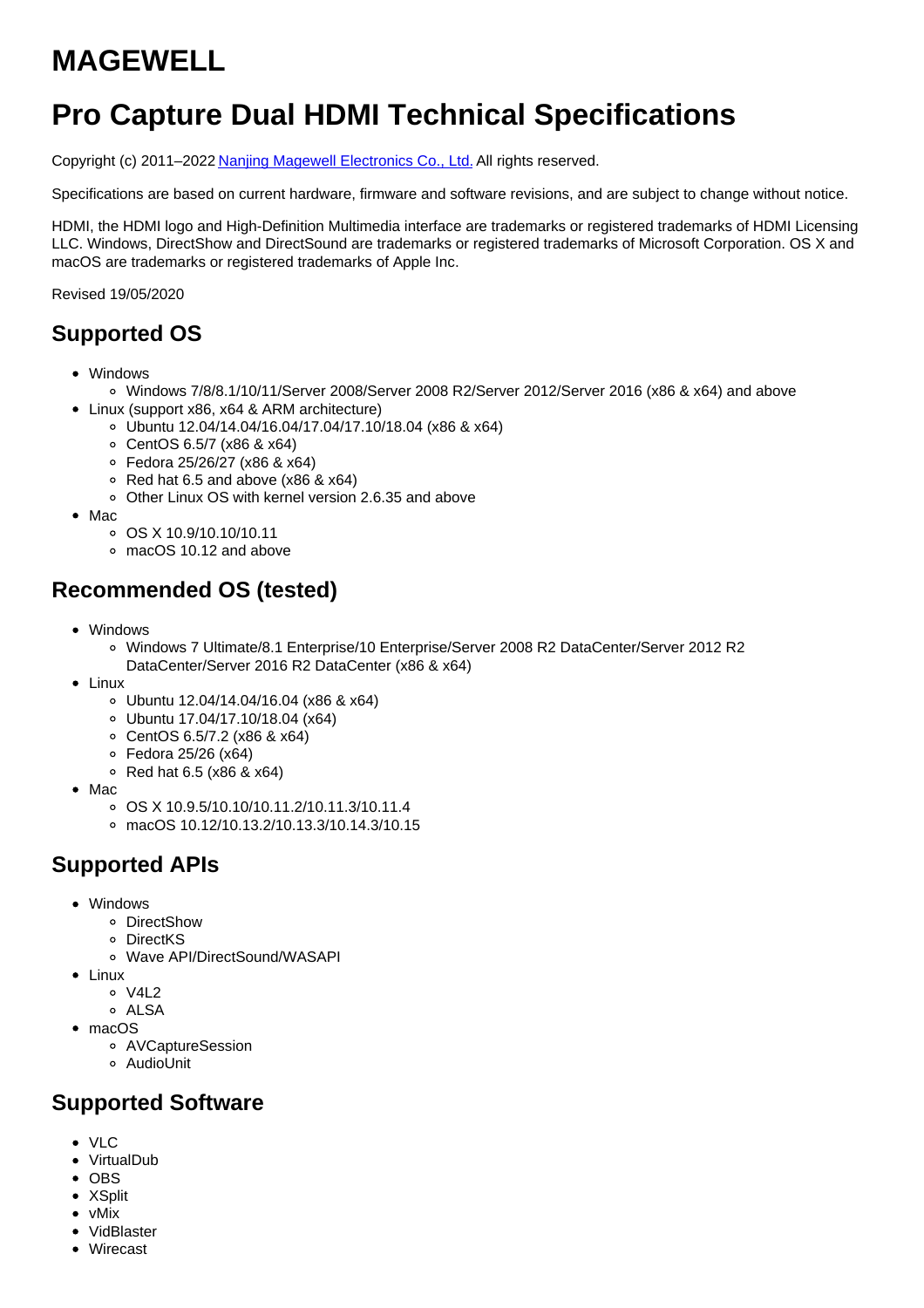- Microsoft Media Encoder
- Adobe Flash Media Encoder
- Any other DirectShow/V4L2/AVCaptureSession encoding/streaming software

## **Input Interfaces**

- 2x HDMI type A
	- $\circ$  DVI 1.0
	- $\circ$  HDMI 1.4a

#### **Host Interface**

• PCIe Gen2 x4

#### **Input Features**

Support for input video resolutions up to 2048x2160 pixels

## **HDMI Specific Features**

- 225MHz HDMI receiver
- Adaptive HDMI equalizer support for cables lengths up to 30M
- Support for customized EDID
- Support for extraction of AVI/Audio/SPD/MS/VS/ACP/ISRC1/ISRC2/Gamut InfoFrames
- Full colorimetry support
- Support for 8/10/12-bit color depths
- Support for RGB 4:4:4, YCbCr 4:4:4, YCbCr 4:2:2 color sampling
- Support for up to 8-channel IEC60958/IEC61937 audio streams via SDK
- Support for extraction of audio formation information & channel status data
- Support for extraction of video timing information
- Support for extraction of 3D format information
- Support for extraction of Sony/Canon DSLR time code
- Support for Side-by-Side Half, Top-and-Bottom, Frame Packing 3D mode.

# **Video Capture Formats**

- Support for capture image resolutions up to 2048x2160 pixels
- Support for capture frame rates up to 144fps (Actual capture frame rate can be limited by PCIe bandwidth, and at higher image resolutions - above 1280x1024 - by the pixel clock of the on-board video processing hardware. eg. Max frame rate at  $1920x1080 = -80$ fps.)
- Support for 4:2:0 8-bit capture formats: NV12, I420, YV12
- Support for 4:2:2 8-bit capture formats: YUY2, YUYV, UYVY
- Support for 4:4:4 8-bit capture formats: V308, IYU2, V408, BGR24, BGR32
- Support for 4:4:4 10-bit capture formats: V410, Y410
- More capture formats are supported via Magewell Capture SDK

# **Video Processing Features**

- Two video processing pipelines with ~180Mpixels/s processing bandwidth for each one
- Full 10-bit video processing
- Video cropping
- Video scaling
- Video de-interlacing
	- Weave
	- Blend top & bottom field
	- Top field only
	- Bottom field only
- Video aspect ratio conversion
	- Auto or manual selection of input aspect ratio
	- Auto or manual selection of capture aspect ratio
	- Three aspect ratio conversion modes: Ignore (Anamorphic), Cropping or Padding (Letterbox or Pillarbox)
- Video color format conversion
	- Auto or manual selection of input color format & quantization range
	- Auto or manual selection of capture color format, quantization range & saturation range
	- o Support for RGB, YCbCr 601, YCbCr 709, YCbCr 2020 color formats
	- Support for Limited or Full quantization range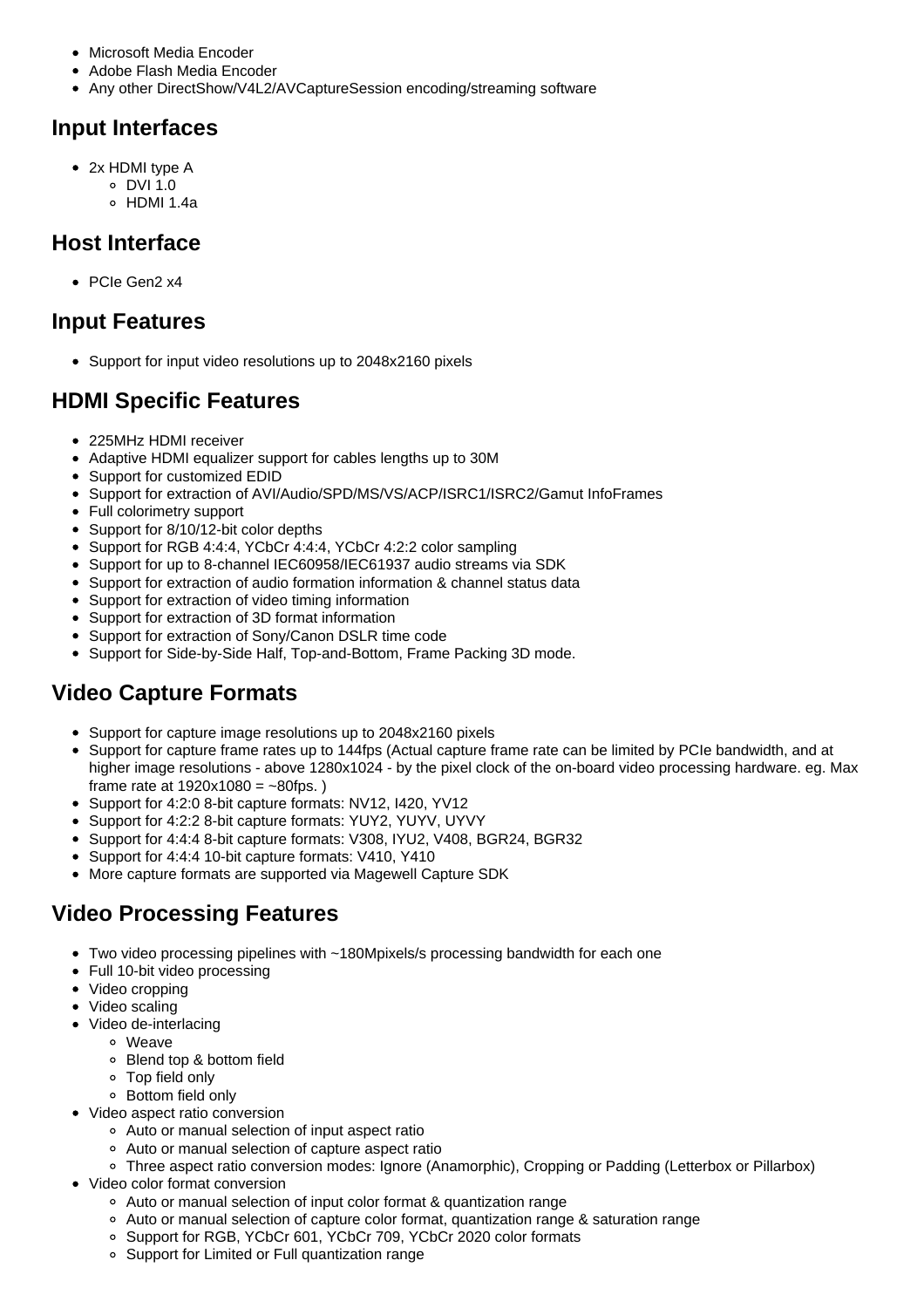- Support for Limited, Full & 'Extended gamut' saturation range
- Video frame rate conversion
- Video OSD composition
	- Support for PNG OSD image (up to 2048x2160)
	- Support for dynamic loading of RGBA OSD image via SDK

## **Multiple Cards per System**

- Support for multiple cards plugged to one system
- On-board rotary switch to set card number, with 16 positions from 0 to F
- System hardware device tree will display "01: Pro Capture Dual HDMI" when rotary switch is set to 1, and so on
- The video and audio device names displayed in your software will include the card number (set by the rotary switch)

#### **Multiple Capture Streams**

- Unlimited capture streams for any one input channel
- Independent cropping, aspect ratio, color format, resolution, frame rate, de-interlacing and color adjustment settings for each individual stream

## **Ultra Low Latency Support**

- Latency of 64 video lines
- Partial notification mode in SDK

# **Timestamp & A/V Synchronization**

- Hardware based 100ns high resolution clock
- Audio frames (192 audio samples) & video frames are stamped with hardware clock
- Hardware clock can be synchronized across cards (via SDK)

## **Video Capture SG-DMA**

- ~400MB/s per channel DMA bandwidth in PCIe 2.0 system
- ~200MB/s per channel DMA bandwidth in PCIe 1.0 system  $\bullet$
- Support for auto detection of Intel tiled GPU surface
- Support for DirectGMA for AMD video adapter chipsets
- Support for GPUDirect for Nvidia video adapter chipsets

#### **SDK**

• Magewell Capture SDK for easy integration, maximum flexibility and performance

## **Windows Driver Tweaks**

- All options can be controlled by three levels of registry key: global level, product level and device level
- Video, Audio, Crossbar filter names can be customized via registry keys

## **Firmware Upgrade**

- Multiple cards in one system can be upgraded simultaneously
- Cards can be upgraded without a system power shutdown (In most cases, even a reboot is not needed)
- Safe upgrade. If power off or system break down occur when the firmware is being upgraded, it will automatically restore to the initial version. This function is only available for firmware version 1.21 and above.

# **LED Indicator**

- Status LEDs indicate the working state of each channel:
	- Pulsing slowly: idle
	- On: input signal locked
	- Off: input signal unlocked
	- Double blinks: memory failed or FPGA configuration failed

# **Form Factor**